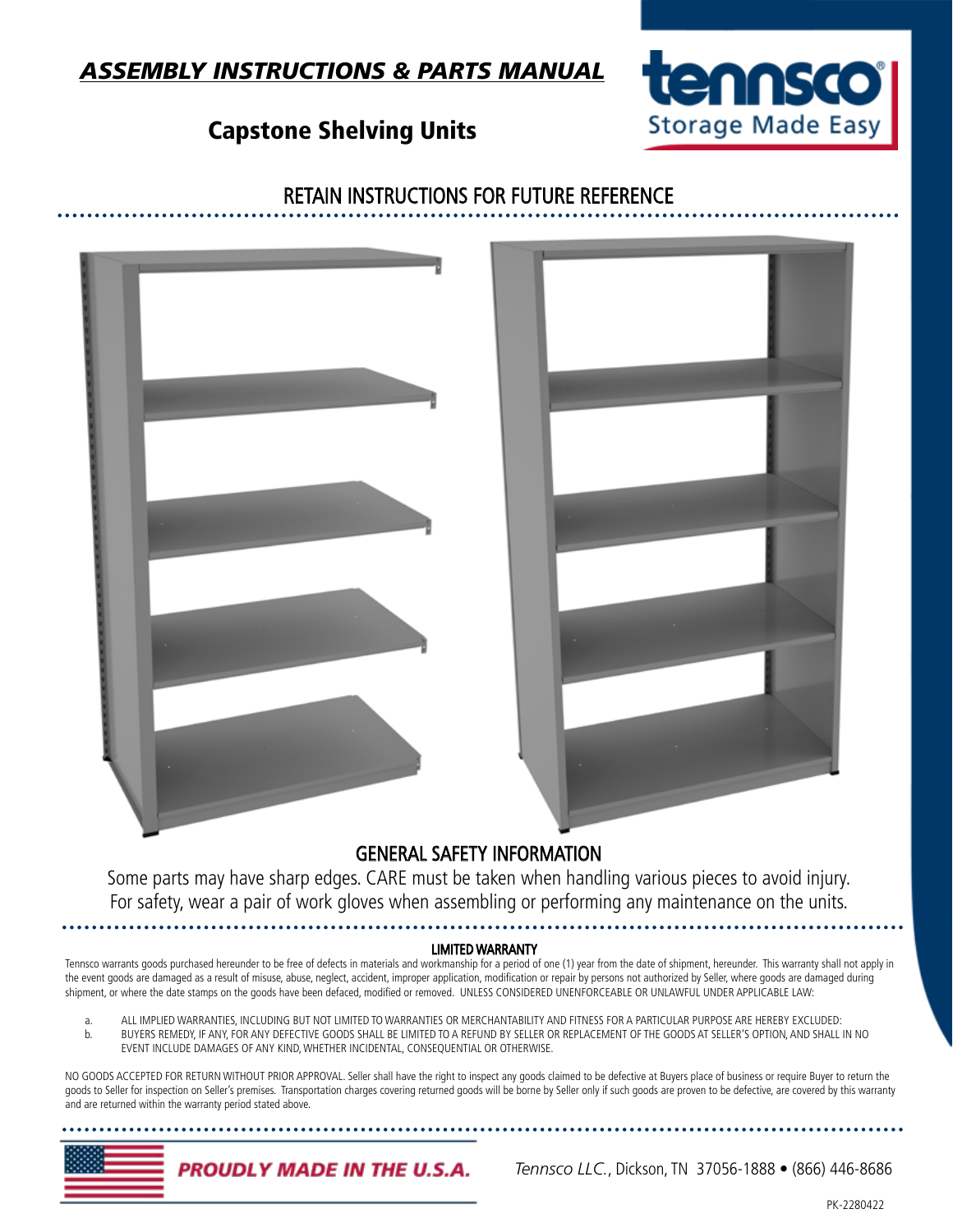# ASSEMBLY OF A CAPSTONE SHELVING UNIT

Two people are recommended for assembly. Approximate assembly time: 20-30 minutes.

- **1.** The reference numbers used throughout this sheet refer to the illustration on the back cover. This is to help you to identify the various parts as they are mentioned.
- **2.** Place one shelf support (Ref. No. 5) in the top keyhole slots of the uprights (Ref. No. 1). Place a bottom shelf support at the back section, in the bottom keyhole slots on the uprights as well for stability. Position the front base (Ref. No. 6) inside the upright posts, with the flange on the floor before inserting the next shelf support in the front bottom. Place the four plastic feet (Ref. Nos. 7) on the bottom of the uprights to aid

#### NOTE: If joining units together, use a "T" post adder upright instead of an "L" post starter upright.



NOTE: Unit includes plastic fee to prevent posts from damaging the floor. If you are assembling an Adder unit, you will recieve the LTNF-T instead of the LTNF-L as show above.

**3.** Place the shelf reinforcement (Ref. No. 4) on the shelf supports making sure that the gooves in the reinforcement are connected securely to the edges of the supports. For best support, divide the space between the reinforcements and the uprights into equal spaces.



4. Shelves (Ref. No. 2) should be tilted in as shown below. The square hole on the side flange of the shelf goes to the rear of the unit. The round hole on the side flange goes toward the front of the unit.

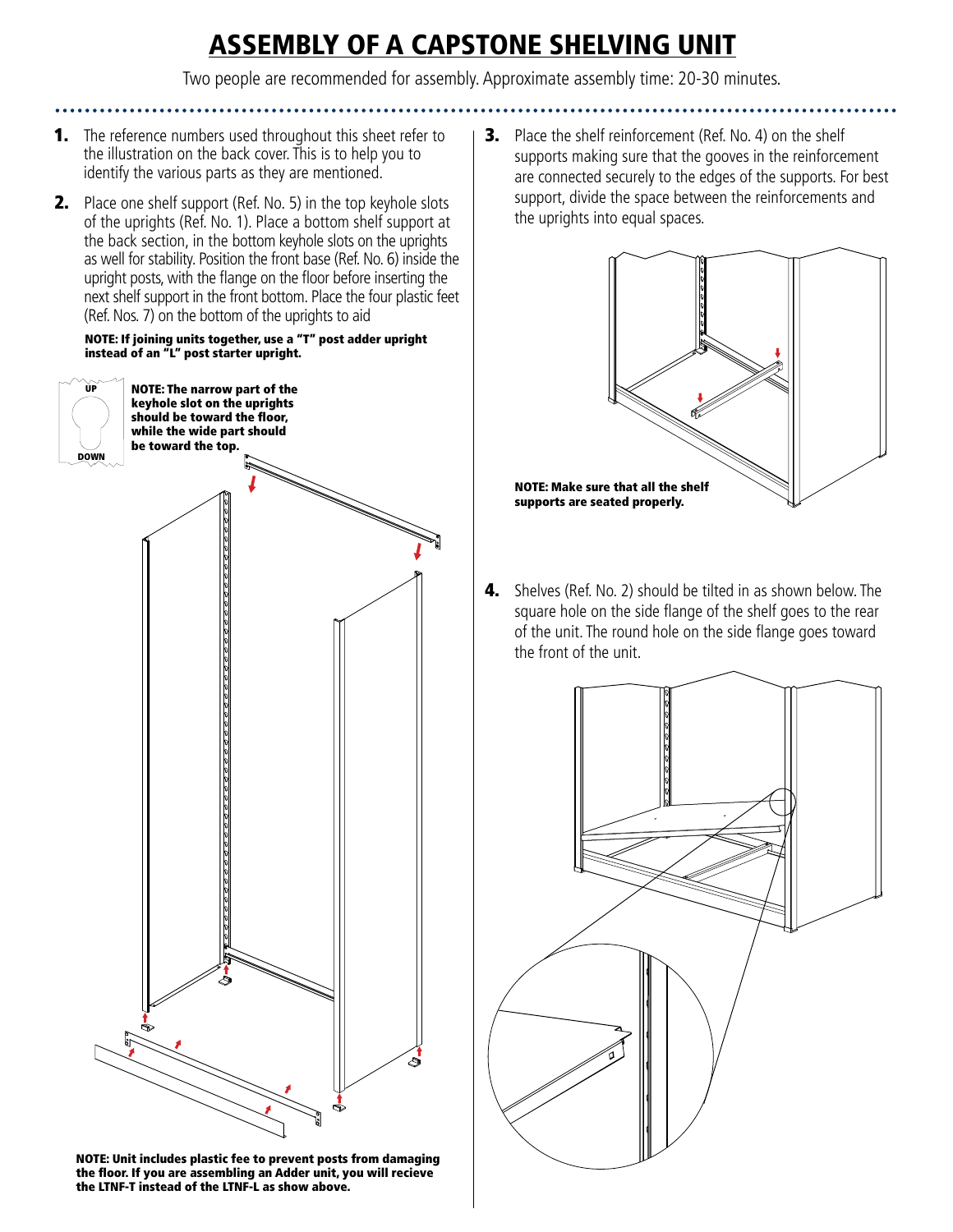**5.** Install the rest of the shelves as shown in step 4.



**6.** Finish off by placing the last shelf on the top of the unit. If only a single unit was purchased, the shelving unit is now complete and ready for use.



## ADDITIONAL ASSEMBLY INSTRUCTIONS

7. If joining two or more units together, you will use a closed upright "T" post (Ref. No. 2) to connect the units with the closed upright "L" posts on the ends.



8. If creating a back to back unit, attach the units together with a wire post tie (Ref. No. 9) along the top of each connecting upright post.